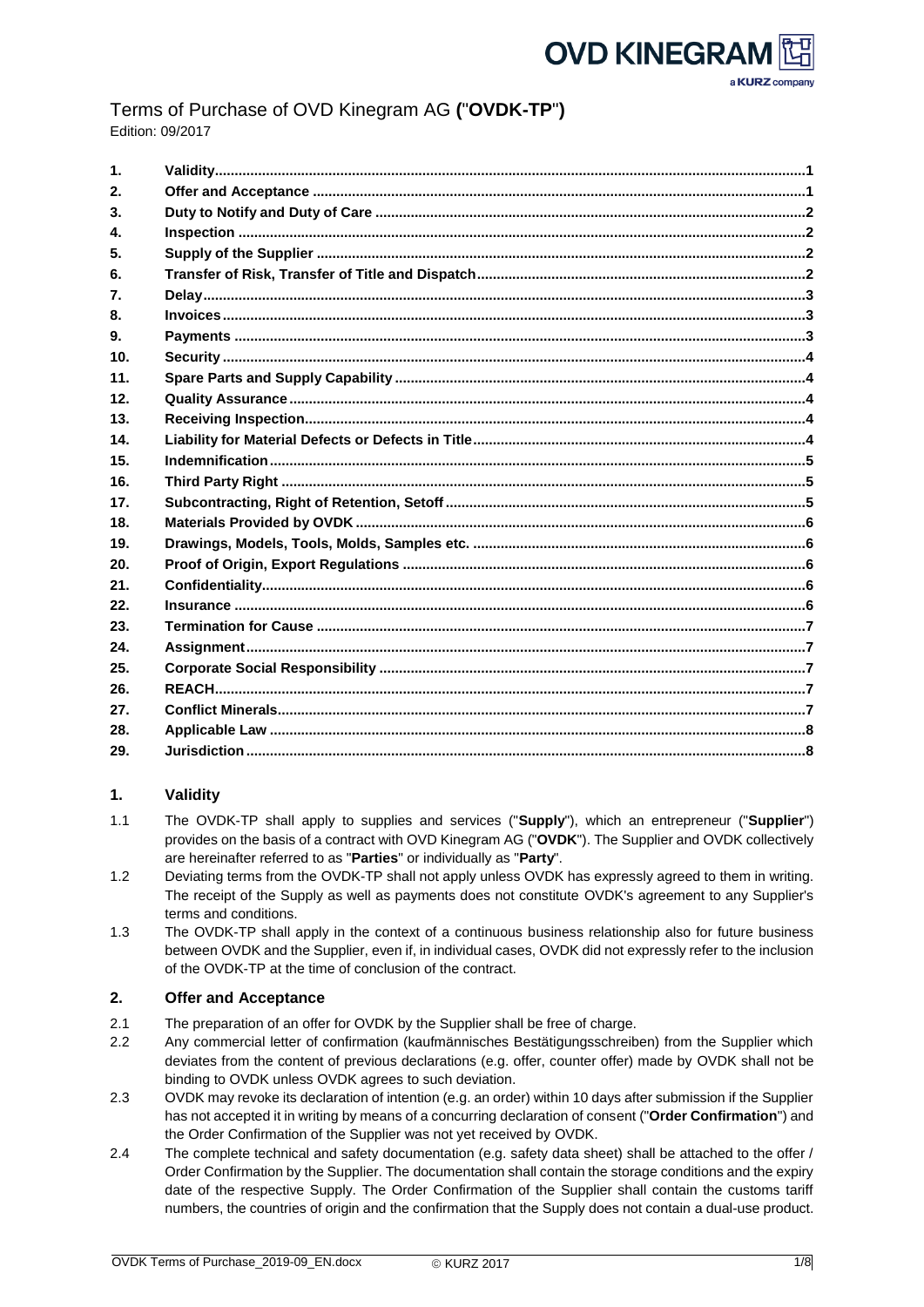# **OVD KINEGRAN** a KURZ company

# <span id="page-1-0"></span>**3. Duty to Notify and Duty of Care**

- 3.1 The Supplier shall notify OVDK without delay in writing of any changes or modifications with respect to the composition of materials used or the underlying design and the packaging if different from similar or comparable Supply previously provided by Supplier to OVDK. Any such changes or modifications shall require OVDK's prior written consent.
- 3.2 The Supplier shall ensure that the Supply conforms to the applicable environmental and accident prevention rules and other industrial safety regulations, as well as all legal requirements valid in Switzerland and within the European Union (EU) at the time of transfer of risk and shall advise OVDK in writing of any specific treatment and waste disposal requirements applicable to the Supply. In addition, OVDK expects a responsible energy management from the Supplier.

# <span id="page-1-1"></span>**4. Inspection**

- 4.1 OVDK is entitled to inspect the Supply at the Supplier's premises or to request the Supplier to inspect the Supply in order to ensure that the Supply complies with the contract (e.g. specification). The Supplier shall bear the costs of the inspection of the Supply (including the cost of materials to be provided) and its own personnel costs.
- 4.2 If the Supply to be inspected is not available for inspection at the agreed time, OVDK's costs of inspection (e.g. personnel costs) shall be borne by the Supplier. If a discovered material defect or defect in title requires repeated or further inspections, the Supplier shall bear the costs of such inspections of the Supply (including the cost of materials to be provided) and its own personnel costs and OVDK's costs of inspection (e.g. personnel costs). Material defects or defects in title are hereinafter collectively referred to as "**Defects**" or individually as "**Defect**".
- 4.3 The Supplier shall bear the material and personnel costs of any material and inspection certificates in relation to primary materials.
- 4.4 The Supplier's liability for Defects shall remain unaffected by any inspection.
- 4.5 Material and inspection certificates shall form part of the Supply and shall be presented at the time of delivery of the Supply.

# <span id="page-1-2"></span>**5. Supply of the Supplier**

- 5.1 Supply or Supplementary Performance (14.3) not involving installation or erection are considered timely when received at the receiving office of the place of receipt stated by OVDK, while Supply requiring installation or erection as well as services shall be deemed timely upon acceptance by OVDK. The Supplier is entitled to partial or multiple deliveries only with the prior written consent of OVDK.
- 5.2 Agreed dates and deadlines are binding as fixed dates. Any advanced delivery of the Supply requires the prior written consent of OVDK. In case Supply is delivered earlier than agreed, OVDK shall be authorized to refuse acceptance of it or to store it at Supplier's cost and risk.
- 5.3 If and as soon as the Supplier has reason to believe that the Supply will be delayed or that Supplier is unable to deliver, the Supplier shall immediately notify OVDK in writing.
- 5.4 In case of a delivery of Supply to a branch, sales office, assembly or construction site, the Supplier shall send a copy of the delivery note to OVDK's purchasing department as proof of the delivery. The delivery note shall specify the recipient, date and precise time of delivery in legible or printed block letters.

# <span id="page-1-3"></span>**6. Transfer of Risk, Transfer of Title and Dispatch**

- 6.1 For Supply involving installation or assembly and for services, the transfer of risk shall take place upon acceptance by OVDK. For Supply not involving installation or assembly or for Supplementary Performance (14.3), the transfer of risk shall take place upon completion of the receiving inspection at the place of receipt of the Supply stated in the contract.
- 6.2 Dispatch and packaging costs shall be borne by the Supplier. In the event that the prices are determined EXW (EX WORKS) Supplier Incoterms® 2010, the Supply shall be dispatched, in each case, at the lowest cost, provided that OVDK has not specified a particular mode or means of transport. Additional costs due to non-compliance with shipping or packaging regulations shall be borne by the Supplier. In the event that the prices are determined DDP (DELIVERED DUTY PAID) receiving office OVDK Incoterms® 2010 free recipient including packaging and transport insurance, OVDK can determine the mode or means of transport; however, the Supplier shall be entitled to choose the most favorable mode or means of transport for it, if damage in respect of the Supply is excluded and the confirmed date of delivery of Supply can be met. Additional costs for a more expeditious mode or means of transport out of necessity and, in order to observe the date of delivery of Supply, shall be borne by the Supplier. If no agreement is made between the Parties, the prices are DDP (DELIVERED DUTY PAID) receiving office OVDK Incoterms® 2010.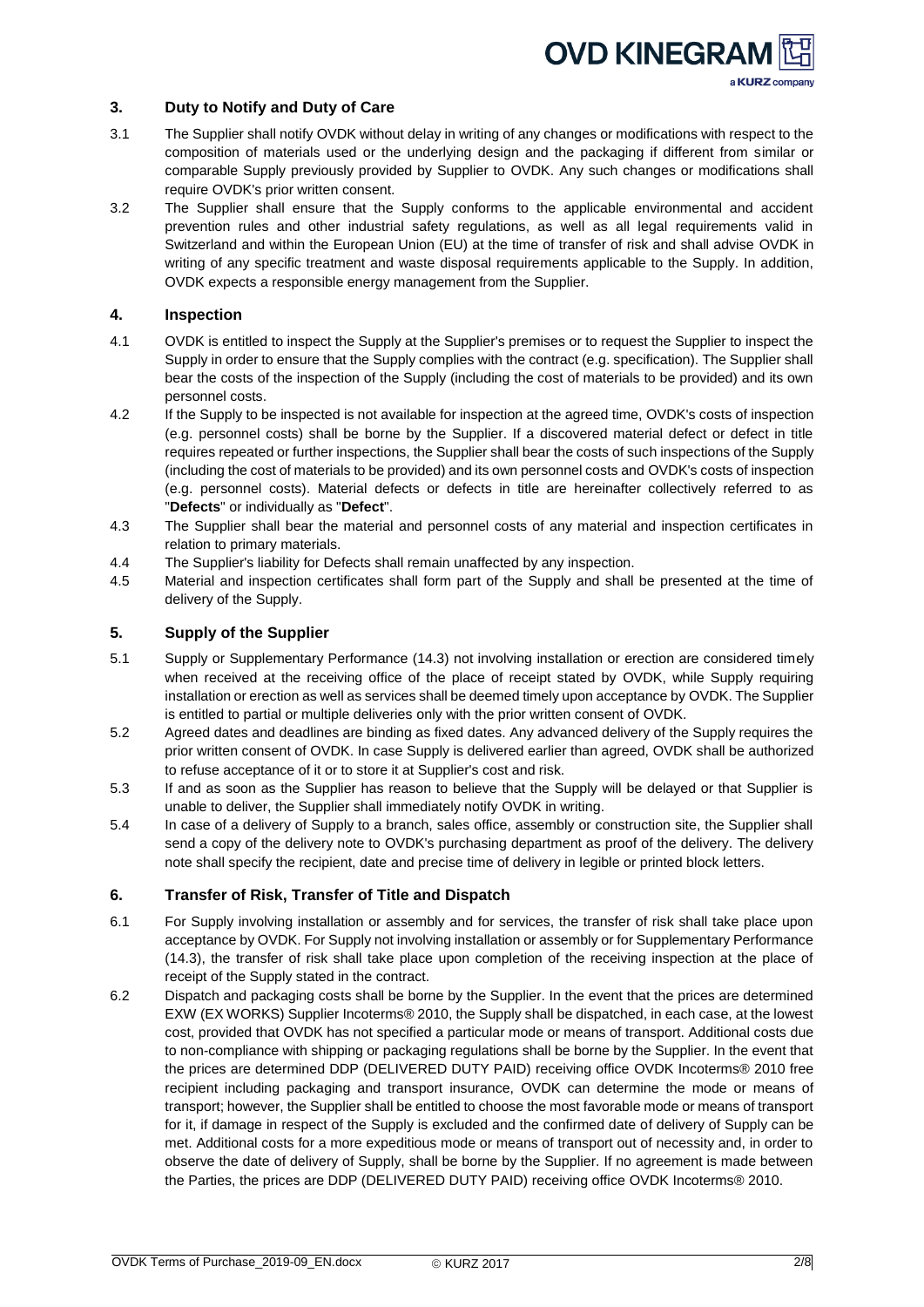# **OVD KINEGRAN**

a KURZ company

- 6.3 The Supplier shall take back the packaging material when specified in the contract or in the applicable packaging regulations. In the event that the Supplier does not take back the packaging material, the Supplier shall bear the cost of OVDK's disposal of the packaging material in compliance with the current regulations on packaging.
- 6.4 Waste disposal of the Supply shall be ensured by the Supplier. In case of waste disposal the Supplier shall ensure a pick-up at OVDK of the Supply to be disposed of. Transport and disposal costs shall be borne by the Supplier.
- 6.5 Each Supply shall be accompanied by a packing slip, delivery note, analysis and inspection certificates as well as customs documents ("**Delivery Documents**"). OVDK shall be notified of the dispatch without delay.
- 6.6 The expiry date and hazard warnings shall be indicated on each package unit.
- 6.7 The title to the Supply shall be transferred to OVDK either upon receipt or full payment of the Supply by OVDK, whichever occurs earlier.
- 6.8 Supply which has been paid in full by OVDK or which is owned by OVDK shall be clearly marked by the Supplier as property of OVDK and shall be stored separately and identifiably from all other goods in Supplier's possession. The Supplier shall immediately dispatch the Supply on first demand by OVDK.

# <span id="page-2-0"></span>**7. Delay**

- 7.1 If the Supply is delayed, OVDK is entitled, without prejudice to other rights, to demand a contractual penalty of 1% of the net order value per commenced week of delay up to a maximum of 5 % of the net order value. The assertion of other legal consequences, including a higher compensation, shall remain unaffected; an already paid contractual penalty shall be credited against a higher compensation claimed by OVDK. Supplier shall be entitled to provide evidence that OVDK suffered lower or no damage.
- 7.2 In the event that the Supply or the Supplementary Performance (14.3) is delayed, the contractual penalty may be claimed by OVDK until the final payment is made by OVDK.
- 7.3 If the fulfillment of the contract is prevented or impossible due to force majeure including but not limited to mobilization, war, riots, strike on the part of OVDK and/or the Supplier or any other unavoidable event for which OVDK and/or the Supplier is not liable, the affected Party shall be released from its obligations for the duration and scope of the disruption and its consequences. Should one or more of the abovementioned events occur, OVDK shall be notified immediately by the Supplier in writing.

# <span id="page-2-1"></span>**8. Invoices**

- 8.1 The Supplier shall issue a separate invoice for each order. Invoices shall be submitted in original and in duplicate or by prior agreement with OVDK as a pdf file and shall contain, as a minimum, the following information:
	- Name and address of the Supplier and of OVDK
	- Supplier number
	- OVDK's order number and name of the ordering employee, date of the order
	- Date of delivery; delivery note number
	- Description (product number, product name and text of order)
	- Quantity and quantity unit; partial delivery; material and technical data
	- Price (surcharges, deductions (e.g., cash discount), currency, transport and packaging costs)
	- Tax rate and tax amount on the price
	- Date of issue of invoice, consecutive invoice number
	- VAT identification number of the Supplier and of OVDK.
- 8.2 Invoices that do not contain the above information shall not be due for payment. Duplicates of invoices shall be marked "Duplicate".

# <span id="page-2-2"></span>**9. Payments**

- 9.1 Unless otherwise agreed between the Parties, payments shall be made within 14 days net of a discount of 3 % or within 30 days net ("**Due Date**").
- 9.2 The payment period shall commence upon receipt of an invoice in the proper form and, for Supply involving installation or erection or for services, upon acceptance by OVDK, for Supply not requiring installation or erection, upon complete delivery of the Supply, however in any circumstances not prior to the agreed delivery date for the Supply. A prerequisite for complete delivery of the Supply is the receipt of the Delivery Documents. A discount may be deducted even where OVDK offsets or withholds reasonable sums due to Defects. In this case, the payment period shall commence after the complete remedy of the Defect.
- 9.3 OVDK shall be in default of payment if OVDK does not pay after receipt of a written reminder from the Supplier which occurred after the Due Date of the remuneration.
- 9.4 The price for Supply with a Defect shall be set off by way of a debit note and shall be debited to the vendor account of the Supplier.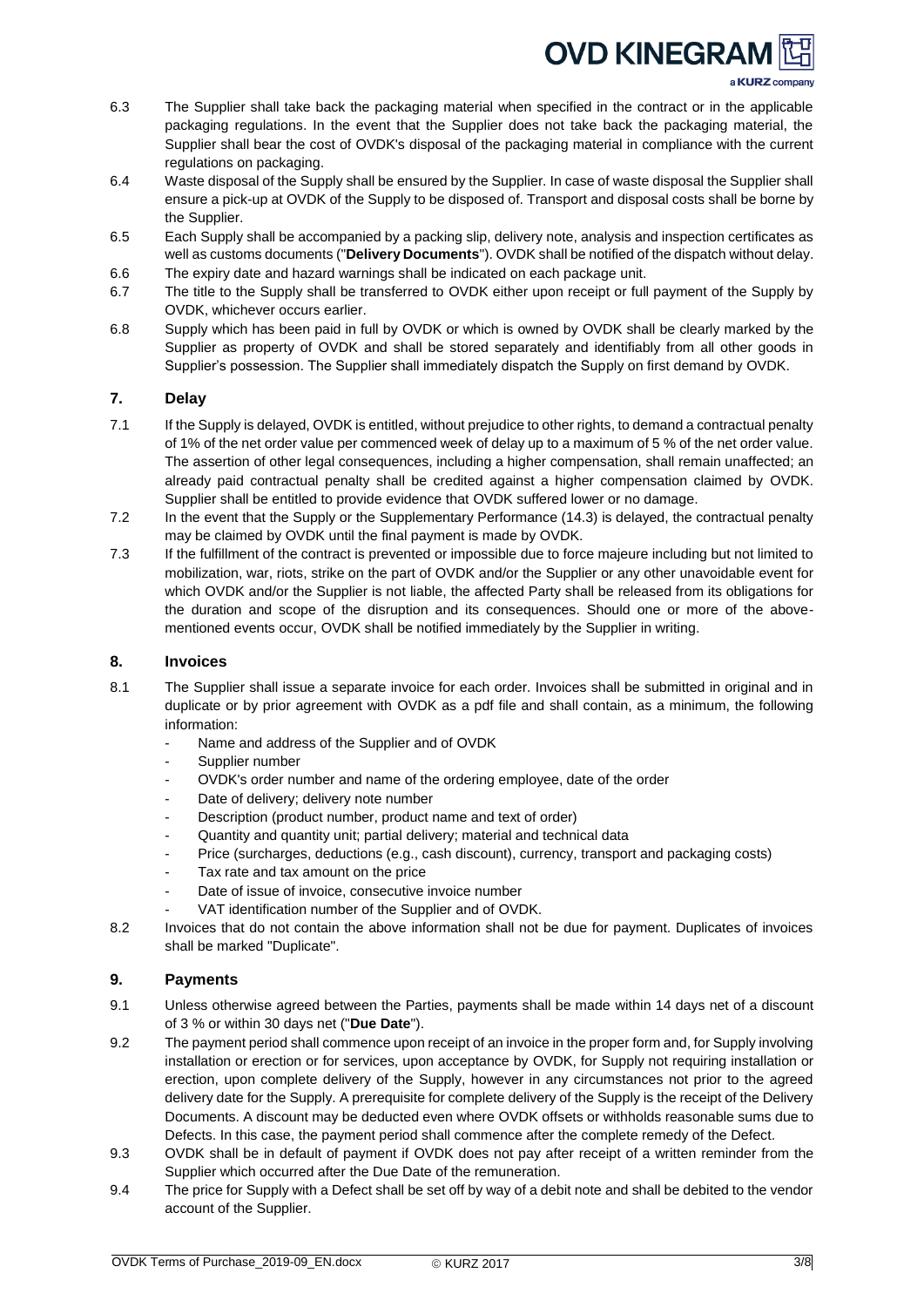

a KURZ company

9.5 Payments by OVDK shall not be considered as acknowledgment that the Supply is in conformance with the contract.

# <span id="page-3-0"></span>**10. Security**

- 10.1 OVDK shall be entitled to demand from the Supplier, as security for the performance of the contractual obligations, the position of an indefinite performance guarantee of 10 % of the gross order value. After complete fulfillment of the contract by the Supplier OVDK shall return the performance guarantee document to the Supplier, provided the Supplier presents OVDK the following security.
- 10.2 In order to safeguard the claims and rights of OVDK due to a Defect in the Supply, OVDK may demand from the Supplier, up to the expiry of the limitation period of the liability for Defects, a security of 5 % of the gross order value. The cost of the security shall be borne by the Supplier.
- 10.3 Security may be provided at the Supplier's option by withholding as per 10.4 or by means of a bank guarantee on first demand of a credit institution or insurer authorized in the European Union. In addition, the submission of such bank guarantee requires that OVDK has recognized the guarantor as suitable.
- 10.4 In case of security by way of withholding, OVDK may deduct a total of 5 % of the gross order value if OVDK pays the withholding on a blocked bank account which can only be jointly disposed by OVDK and the Supplier. In case the security is released to the Supplier, the interest of the blocked account is assigned to the Supplier. If the withholding is deducted of partial payments from OVDK, the respective payment shall be reduced by a maximum of 10 % until the amount of 5 % of the gross order value is reached.

# <span id="page-3-1"></span>**11. Spare Parts and Supply Capability**

- 11.1 The Supplier shall provide spare parts for the period of the foreseeable technical use of the Supply on reasonable terms, but at least for 10 years.
- 11.2 Regardless of 11.1, the Supplier shall inform OVDK at least 12 months in advance of its intention to discontinue the production of the Supply, in particular the production of spare parts, semifinished products or basic materials for the production of OVDK. OVDK shall be entitled to an order equal to the reference quantity of the preceding 12 months. On request of OVDK, the Supplier shall provide the necessary equipment and documents for the production of the spare parts. OVDK has the right to make use of such equipment and documents free of charge.

### <span id="page-3-2"></span>**12. Quality Assurance**

The Supplier shall maintain a certified quality assurance system that meets the requirements of the current technical norms and standards. The Supplier shall provide OVDK with the test reports of the quality assurance measures of the Supply for review. On request of OVDK, the Supplier shall conclude a quality assurance agreement with OVDK. For a period of 11 years the Supplier shall keep the records of the test reports of the final inspection for each Supply and provide them to OVDK upon request for review.

### <span id="page-3-3"></span>**13. Receiving Inspection**

- 13.1 After receipt of the Supply, OVDK shall check whether there are externally recognizable transport damages or Defects. Any damages and/or Defects discovered during or after this check shall be reported by OVDK to the Supplier.
- 13.2 Notice of Defect may be given within one month from receipt of the Supply or, to the extent that the Defect was first detected during processing or during putting into use, from the time when such Defect was detected.
- 13.3 OVDK is not obliged to conduct further inspections or give further notifications other than those mentioned above.

### <span id="page-3-4"></span>**14. Liability for Material Defects or Defects in Title**

- 14.1 Claims of OVDK due to Defects shall be time-barred after 3 years, unless the applicable law stipulates a longer limitation period. The limitation period shall start at the time of transfer of risk. In case of direct delivery to a customer of OVDK, the limitation period shall start with the acceptance of the Supply by the customer of OVDK.
- 14.2 Specifications regarding the Supply do not constitute a conclusive quality agreement of the Parties. The same applies to the properties of the samples presented by the Supplier with regard to material and processing.
- 14.3 Defects which are detected before or at the time of transfer of risk or which occur during the limitation period, the Supplier shall either repair ("**Subsequent Repair**") or replace with a defect-free Supply ("**Subsequent Delivery**") at its own expense. This shall also apply to a Supply in respect of which the inspection has been limited to random sampling. OVDK shall exercise such choice at its discretion.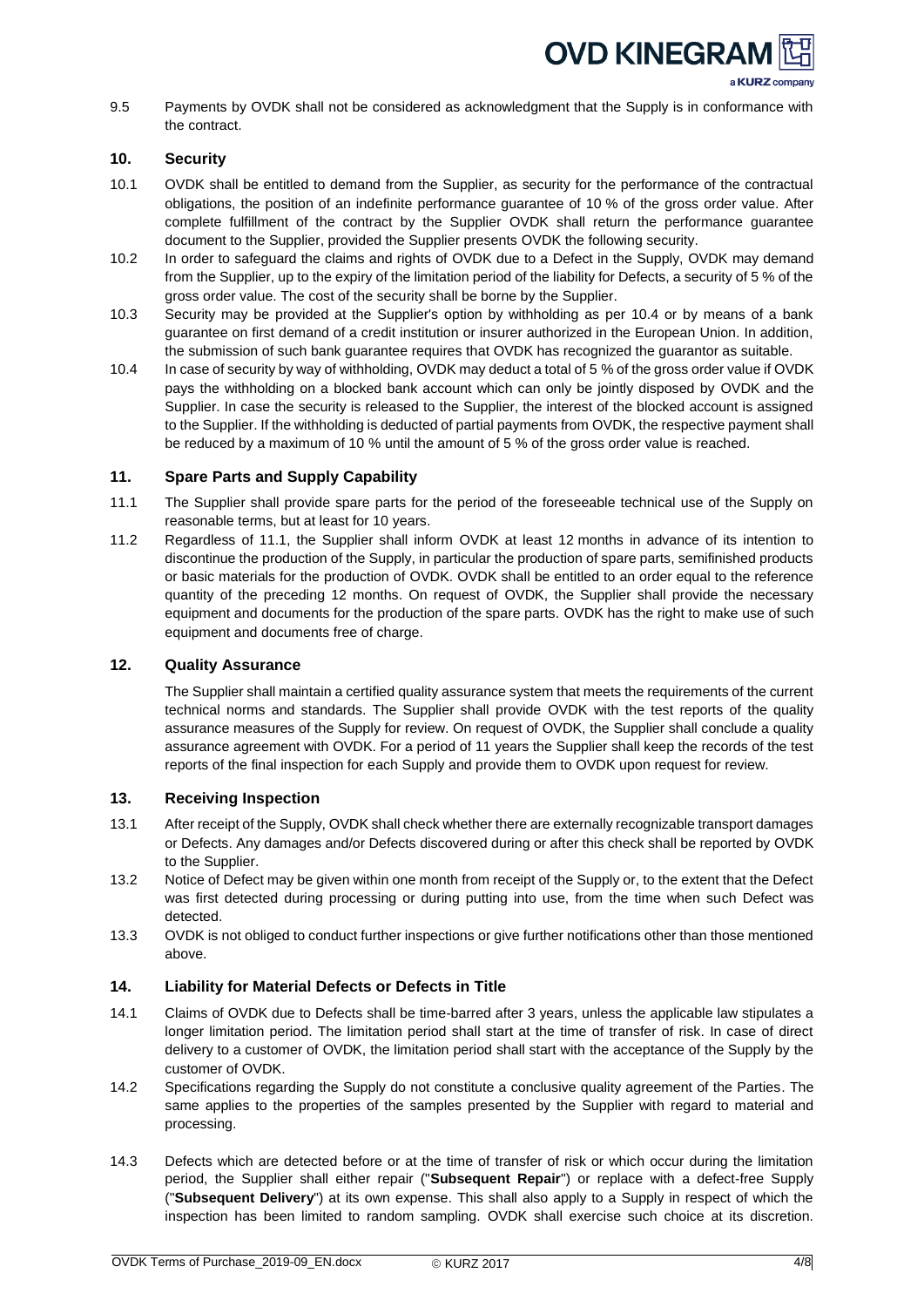# **OVD KINEGRAN**

a KURZ company

Subsequent Repair or Subsequent Delivery is hereinafter referred to as "**Supplementary Performance**". The Supplier undertakes to bear the expenses necessary for the purpose of Supplementary Performance, in particular but without limitation transportation costs, travel costs, labor costs and the cost of materials as well as costs of removal and subsequent reinstallation.

- 14.4 If, as a result of a defective Supply, an overall inspection is required which exceeds the standard level of receiving inspection of OVDK, the Supplier shall reimburse OVDK for the costs incurred as a result thereof.
- 14.5 Insofar as the Supplier has remedied a Defect which he acknowledged by Supplementary Performance, the limitation period for Defects of the Supplementary Performance shall start anew at the time of transfer of risk of the Supplementary Performance as per 14.1. In case of direct delivery of Supplementary Performance to a customer of OVDK, the limitation period shall start with the acceptance of the Supplementary Performance by the customer of OVDK.
- 14.6 If the Supplementary Performance fails or the Supplier is in delay with the Supplementary Performance, OVDK may rescind the contract in whole or in part without compensation or demand a reduction in price or perform the Supplementary Performance itself or have it performed at the Supplier's expense and OVDK may claim damages, damages instead of performance or replacement of wasted expenses. 14.9 shall remain unaffected.
- 14.7 The same shall apply if the Supplier states that it is unable to carry out the Supplementary Performance within a reasonable period of time.
- 14.8 If OVDK claims damages or damages instead of the performance, OVDK reserves the right to demand the Supply until the Supplier has completely paid the compensation.
- 14.9 The remedy of Defects by OVDK can be carried out at the expense of the Supplier after unsuccessful expiry of the deadline set to the Supplier by OVDK, if OVDK has an immediate interest in remedying the Defects to avoid delay of its own towards a third party or for some other urgency. 14.6 shall remain unaffected.
- 14.10 In the event that the defective Supply is not taken back by the Supplier, despite being requested to do so by OVDK, such Supply can be disposed by OVDK at the expense of the Supplier or returned "freight collect" on Supplier's account. The Supplier shall bear the risk of returning the defective Supply.
- 14.11 The above-mentioned claims become time-barred after 1 year from the notice of Defect, but in no case before the expiry of the limitation period as per 14.1.
- 14.12 Any further claims of OVDK against the Supplier, in particular a claim for compensation of useless handling or processing costs, shall remain unaffected.

# <span id="page-4-0"></span>**15. Indemnification**

In the event that a third party makes a claim against OVDK due to a Defect of the Supply, the Supplier shall immediately indemnify OVDK from such claim.

# <span id="page-4-1"></span>**16. Third Party Right**

- 16.1 The Supplier shall guarantee that the Supply does not infringe industrial property rights, an application for industrial proprietary rights or any other third party right ("**Third Party Right**"). In case of a culpable breach of a Third Party Right, the Supplier shall indemnify OVDK and/or its customers if any action will be taken against them in or out of court due to a violation of a Third Party Right. In the event of a legal dispute, the Supplier shall provide legal assistance on request. In addition, the Supplier shall compensate for damages which OVDK and/or its customers have suffered due to the fact that they have relied on the unrestricted usability of the Supply (e.g. resale or further processing of the Supply). The damage of a customer of OVDK shall only be compensated by the Supplier, insofar as the customer has asserted a claim against OVDK.
- 16.2 The Supplier shall not be liable as long as it has produced the Supply exclusively according to drawings and models of OVDK and it did not know or ought to have known that the production of this Supply constitutes an infringement of a Third Party Right.
- 16.3 Upon request the Supplier shall name the Third Party Right which the Supplier uses in connection with the Supply. If the Supplier becomes aware of any infringement of a Third Party Right, the Supplier shall notify OVDK immediately and unrequested.

### <span id="page-4-2"></span>**17. Subcontracting, Right of Retention, Setoff**

- 17.1 The Supplier may not subcontract the Supply without OVDK's prior written consent. The failure to obtain OVDK's consent to subcontract entitles OVDK to rescind the contract in whole or in part and to claim damages.
- 17.2 The assertion of retention rights against claims of OVDK is excluded, if the right of retention is not based on the same contractual relationship.
- 17.3 The Supplier can only set off a counterclaim against a counterclaim of OVDK if its claim is undisputed or confirmed by a final and unappealable judgment.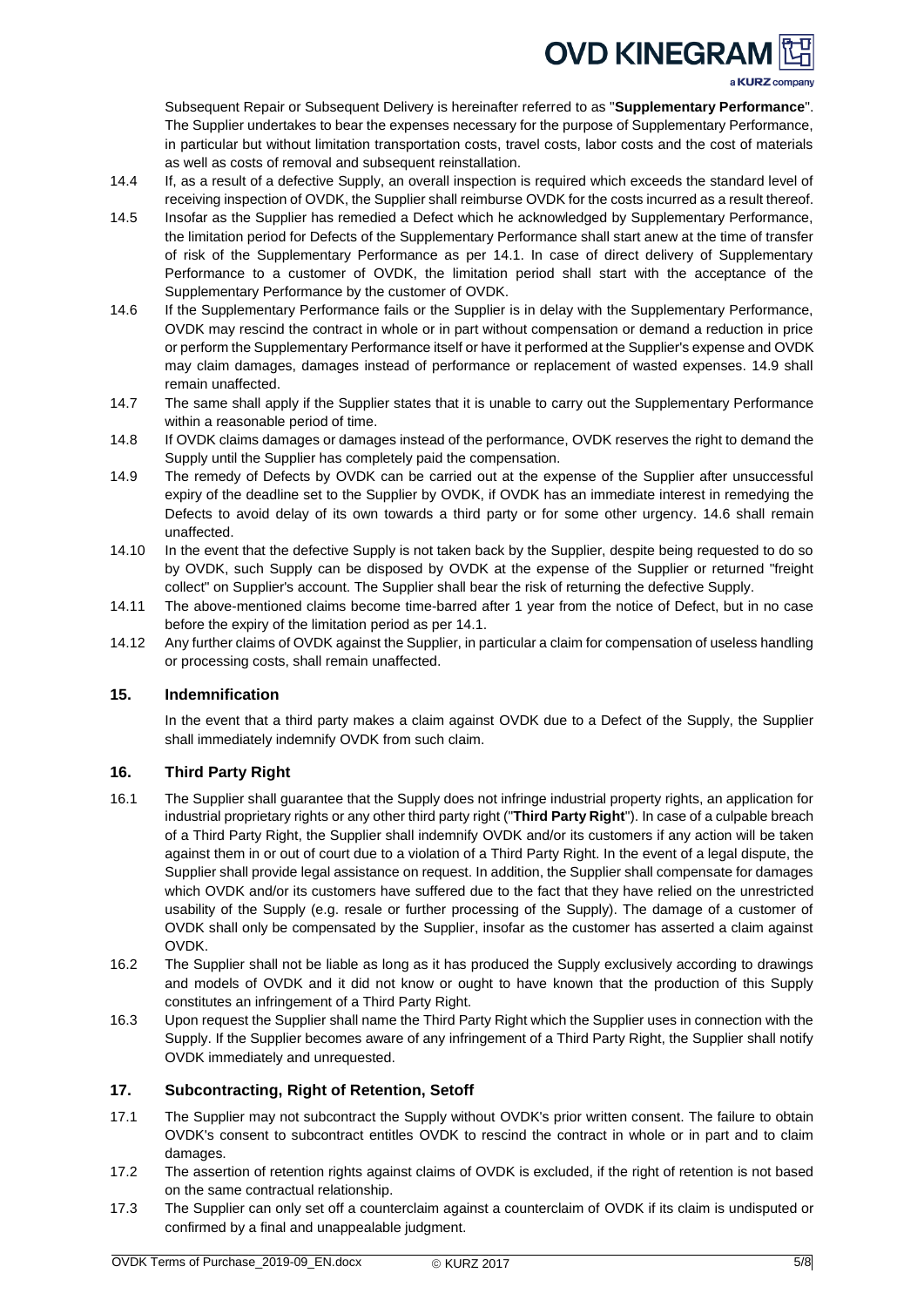

## <span id="page-5-0"></span>**18. Materials Provided by OVDK**

- 18.1 Insofar as necessary for the production of the Supply, OVDK shall provide material free of charge. The material provided by OVDK shall remain the property of OVDK and shall be stored separately and appropriately, designated, managed and insured by the Supplier free of charge. Their use is only permissible for the production of the Supply or for Supplementary Performance for OVDK. In case of reduction in value or loss of the material provided by OVDK, the Supplier shall be liable for compensation.
- 18.2 18.1 shall also apply for material provided by OVDK to the Supplier for the contract against payment.
- 18.3 The Processing or conversion of the material shall be done by the Supplier for OVDK. OVDK shall become the owner of the new or altered material immediately. The Parties are in agreement that in case the material is provided with other goods which do not belong to OVDK, OVDK shall have co-ownership of the new product in proportion resulting from the ratio of the value of the processed material provided by OVDK to the value of the new product at the time of processing. The Supplier shall store the new product resulting from this processing for OVDK with the due care of a diligent businessman.
- 18.4 After termination of the contract concluded between the Parties, the material provided by OVDK shall be dispatched to OVDK without special request at the expense of the Supplier, provided that OVDK does not agree in writing with any other usage.

#### <span id="page-5-1"></span>**19. Drawings, Models, Tools, Molds, Samples etc.**

- 19.1 Drawings, models, tools, molds, samples, etc. ("**Objects**"), which are the property of OVDK, shall be made available to the Supplier for the Supply by way of loan. The Supplier shall mark the Objects as property of OVDK. The Supplier waives all rights, in particular rights of retention, for these Objects, which may conflict with the demand of OVDK for the return of the Objects. Objects shall not be disposed of or sold without the prior written consent of OVDK.
- 19.2 The Objects which have been handed over to the Supplier shall be maintained by the Supplier, properly stored, treated with care and insured at the replacement value, especially against risks such as fire, lightning, explosion, water damage, electronic damage, breakage, theft and sabotage. Changes and repairs of the Objects are only permitted with the prior written consent of OVDK.

### <span id="page-5-2"></span>**20. Proof of Origin, Export Regulations**

- 20.1 The Supplier shall submit the necessary proof of origin (e.g. certificates of origin) which is necessary for obtainment of customs or other benefits and customs clearance as well as associated procedures, operations etc.
- 20.2 The Supplier shall notify OVDK in writing which of the Supply is subject to export or re-export restrictions (e.g. the foreign trade regulations of Switzerland, and other applicable national or European or international foreign trade laws, US Export Administration Regulations (EAR)).

### <span id="page-5-3"></span>**21. Confidentiality**

- 21.1 Each Party shall not without the prior written consent of the other Party pass to third parties information, knowledge, templates, including such documents as illustrations, drawings, plans, construction documents ("**Information**") received from the other Party. This shall not apply to Information which at the time of receipt are generally known or were already known by the receiving Party without being obliged to maintain confidentiality or were transferred by a third party lawfully in possession thereof and who has the lawful power to disclose such Information or were independently developed by the receiving Party without using any Information of the disclosing Party. Information shall be returned by the receiving Party without delay if a contract is not awarded. A right of retention by the receiving Party is excluded.
- 21.2 A third party within the meaning of 21.1 shall not be deemed to be a company affiliated with OVDK as well as a person or company entrusted with the task of performance of the contract by OVDK insofar as they have been obliged to keep confidential in an equivalent manner.
- 21.3 Neither Party shall use the Information received from the other Party for purposes over and beyond the scope of the contract between the Parties without the express written consent of the other Party.
- 21.4 The obligation of confidentiality shall begin upon receipt of the Information and ends 5 years after the end of the business relationship.
- 21.5 The Supplier is not permitted to use company names, logos and brands, or visual representation (e.g. photo, video) of OVDK or to use OVDK products, machinery, etc. as a reference, in documents, images or other publications without the prior written consent of OVDK.

# <span id="page-5-4"></span>**22. Insurance**

- 22.1 The costs of insurance of the Supply, in particular a forwarding insurance, are not taken over by OVDK.
- 22.2 The application of the General Conditions of SPEDLOGSWISS– Swiss Freight Forwarding and Logistics Association (GC SPEDLOGSWISS) is excluded.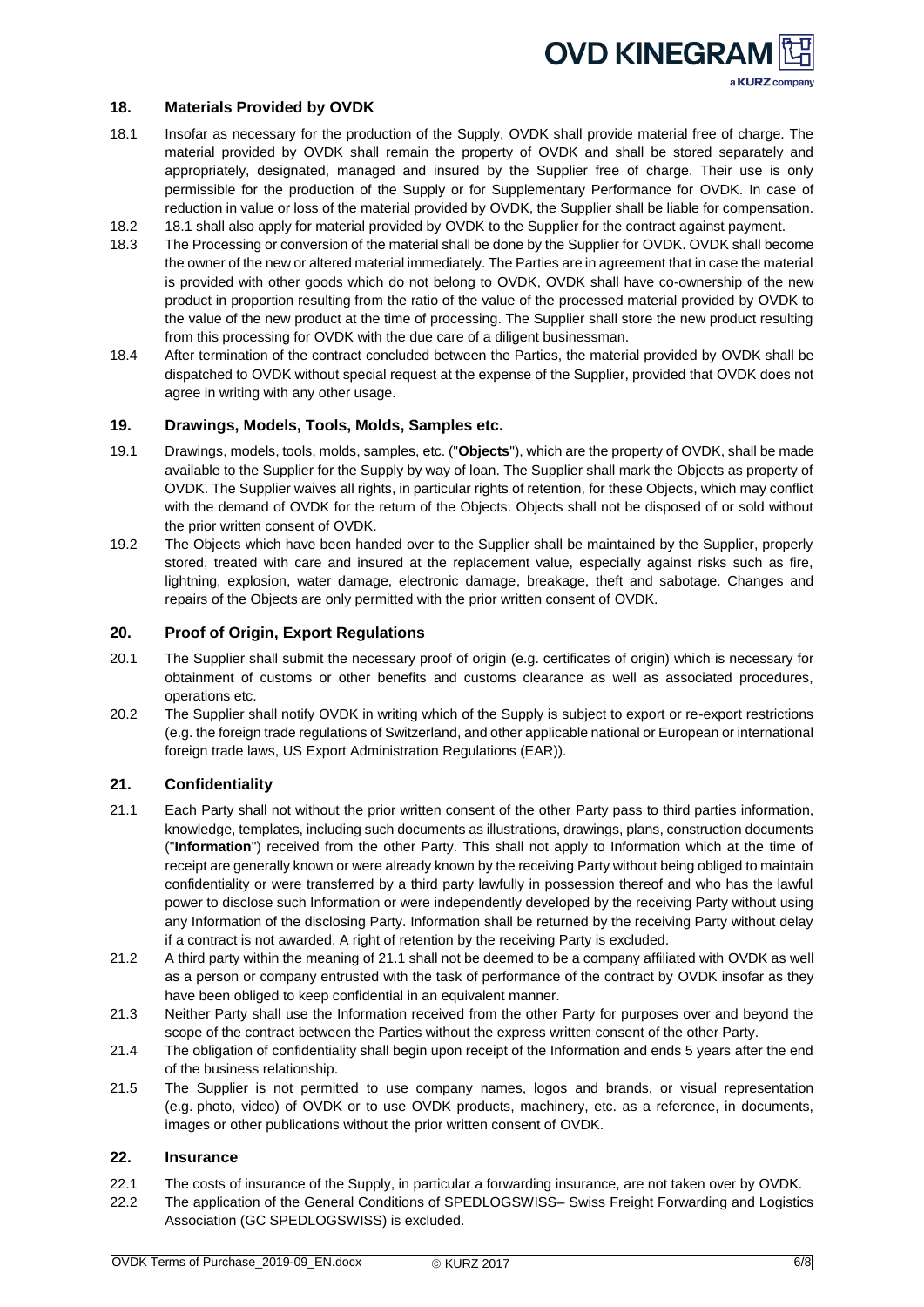

a KURZ company

- 22.3 The Supplier shall, at its expense, conclude an adequate liability insurance for damages to be caused by the Supply. In order to cover the product liability risks, the Supplier shall maintain a business liability insurance, which shall include financial loss caused by damage to products (extended product liability insurance for personal injury and property damage, including damages abroad and the costs of product recall). On request of OVDK the insured sums shall be proven. The conclusion and proof of such insurances do not limit the scope of liability of the Supplier.
- 22.4 OVDK shall insure rental or rented items of the Supplier against the usual risks. Any liability for loss or damage to the goods delivered by the Supplier shall be excluded, except in cases of intentional or gross negligence of OVDK.

#### <span id="page-6-0"></span>**23. Termination for Cause**

If the Supplier is in default of payment, suspension of payment, opening or applying for bankruptcy, insolvency or composition proceedings or rejection of such due to non-existing assets, protest of a bill, valuation of the Supplier with a high business risk by a recognized information or rating agency, or in the event of comparable sustainable reasons which suggest the insolvency of the Supplier, OVDK is entitled to rescind the contract in full or in part.

#### <span id="page-6-1"></span>**24. Assignment**

The assignment of a claim or of a right under the contract is permitted only with the prior written consent of the other Party. This shall not apply to a monetary claim.

#### <span id="page-6-2"></span>**25. Corporate Social Responsibility**

- 25.1 As a member of the KURZ-Group, OVDK is committed to respect and to observe the KURZ Code of Business Conduct.
- 25.2 The Supplier confirms to observe the applicable law and legislation; the Supplier shall not tolerate any kind of corruption or bribe, respect basic rights and the ban on child labor and forced labor. Furthermore the Supplier shall take responsibility for the health and safety of its employees, shall ensure a fair compensation and reasonable working hours, shall act in accordance with the applicable environmental laws and shall use its best efforts to promote the observance of these principles among its suppliers.

#### <span id="page-6-3"></span>**26. REACH**

- 26.1 The Supplier shall pack, label and dispatch the Supply of substances and mixtures according to the relevant national and international regulations. The Supplier (Article 3 No. 32 Regulation (EC) No 1907/2006 (consolidated version), "**REACH**") shall comply with its duties in accordance with REACH; in particular, the Supplier shall provide OVDK with a safety data sheet (Article 31 REACH) in the official language of the recipient.
- 26.2 The Supplier guarantees, that the substances and mixtures contained in the Supply are effectively preregistered, registered (or exempted from compulsory registration) and, where relevant, admitted in accordance with REACH. If the Supply is an article (Article 7 REACH), the preceding sentence applies to the released substances and mixtures.
- 26.3 If a Supply does not yet require registration, the Supplier guarantees that the Supplier has preregistered it in due form and time or that the Supplier has ensured that it has been preregistered by the registrant in due form and time.
- 26.4 The Supplier shall inform OVDK without delay if it becomes apparent to him that a preregistered substance or mixture will not be registered within the relevant transitional period for the respective substance or mixture. After expiry of such registration period (at the latest), the Supplier shall not deliver to OVDK any Supply containing the substance or the mixture without indicating the missing registration before sending the Supply and expressly requesting OVDK to confirm the order.
- 26.5 The Supplier of an article (Article 3 No. 33 REACH) shall inform OVDK without delay if the article contains a substance (Article 33 REACH) in a concentration of more than 0.1% by mass (w/w) that meets the criteria ("substances of very high concern") of Articles 57 and 59 or 67 REACH. This also applies to packaging.

# <span id="page-6-4"></span>**27. Conflict Minerals**

27.1 The Supplier shall not make any Supply to OVDK including Conflict Minerals or metals and/or metal compounds made or derived from Conflict Minerals ("**Conflict Minerals**"). If the Supplier is unable to fulfill this obligation, the Supplier shall notify OVDK prior to the first delivery in writing of the Conflict Minerals used in the production of the Supply to OVDK. Conflict Minerals shall have the meaning as defined in section 1502 of the Dodd-Frank Wall Street Reform and Consumer Protection Act ("**Act**") and the final rule of the Security and Exchange Commission ("**SEC**"), dated 22th of August 2012 ("**Final Rule**") and shall include, without limitation, columbite-tantalite (coltan), cassiterite, gold, wolframite or their derivatives,